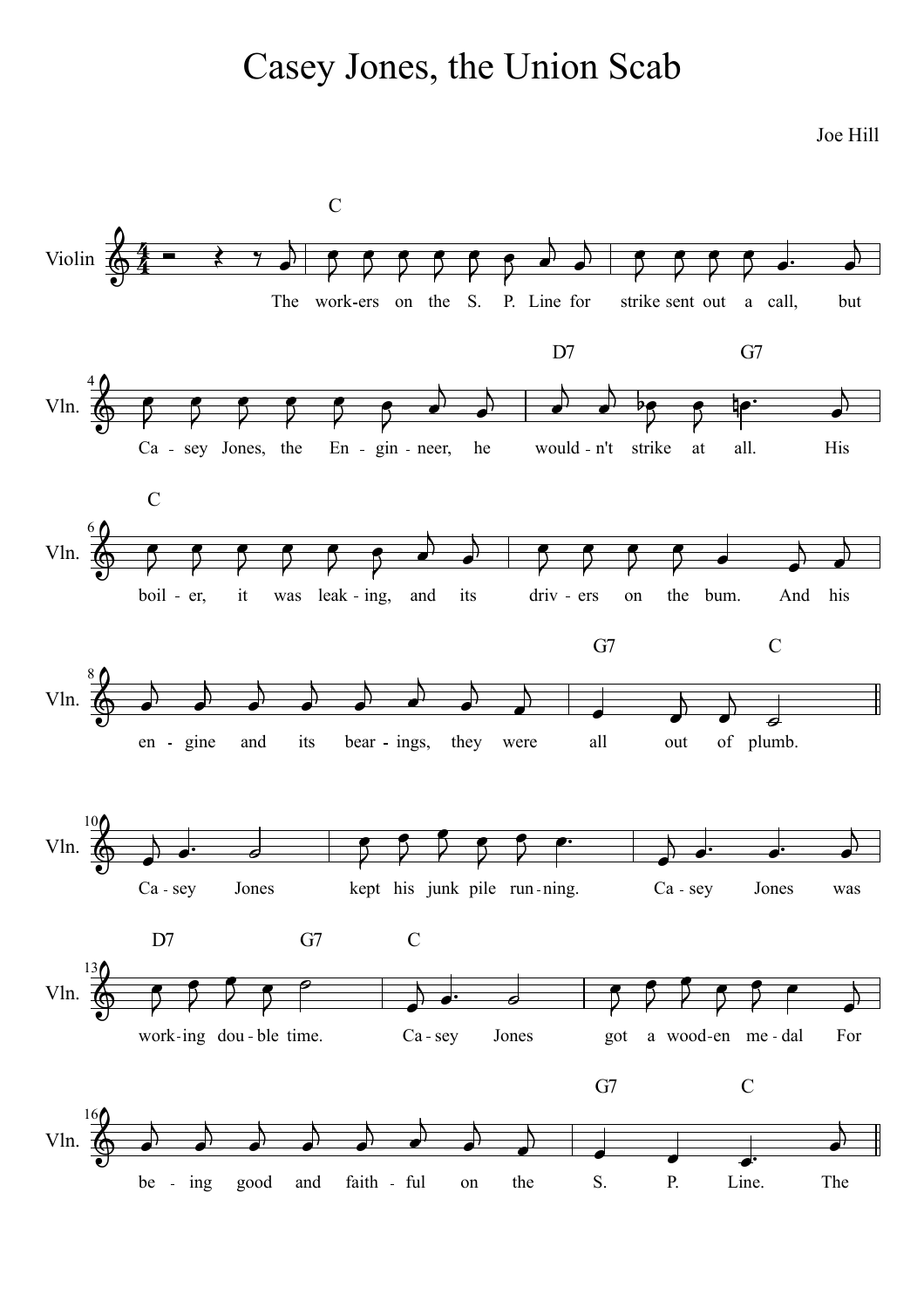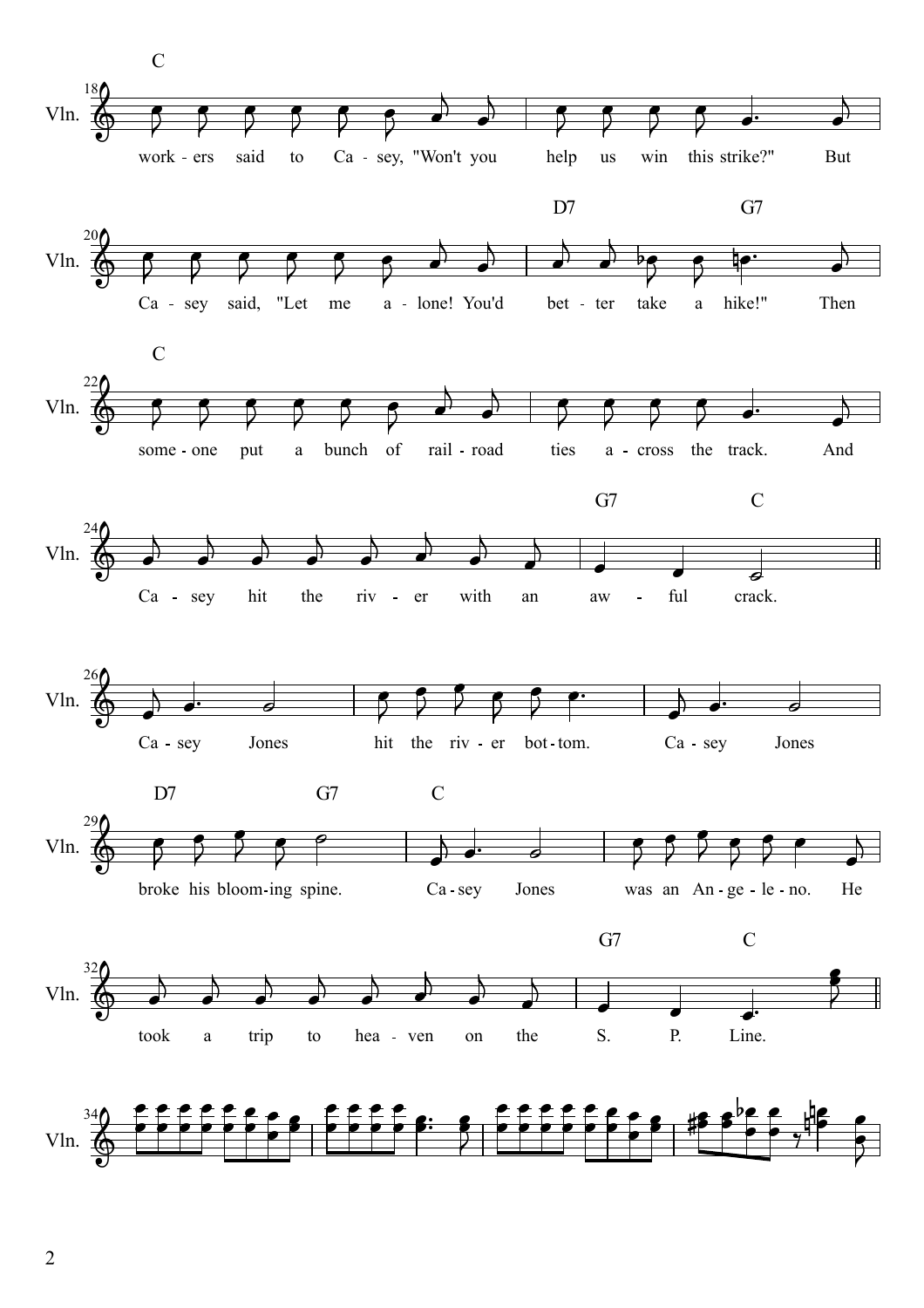











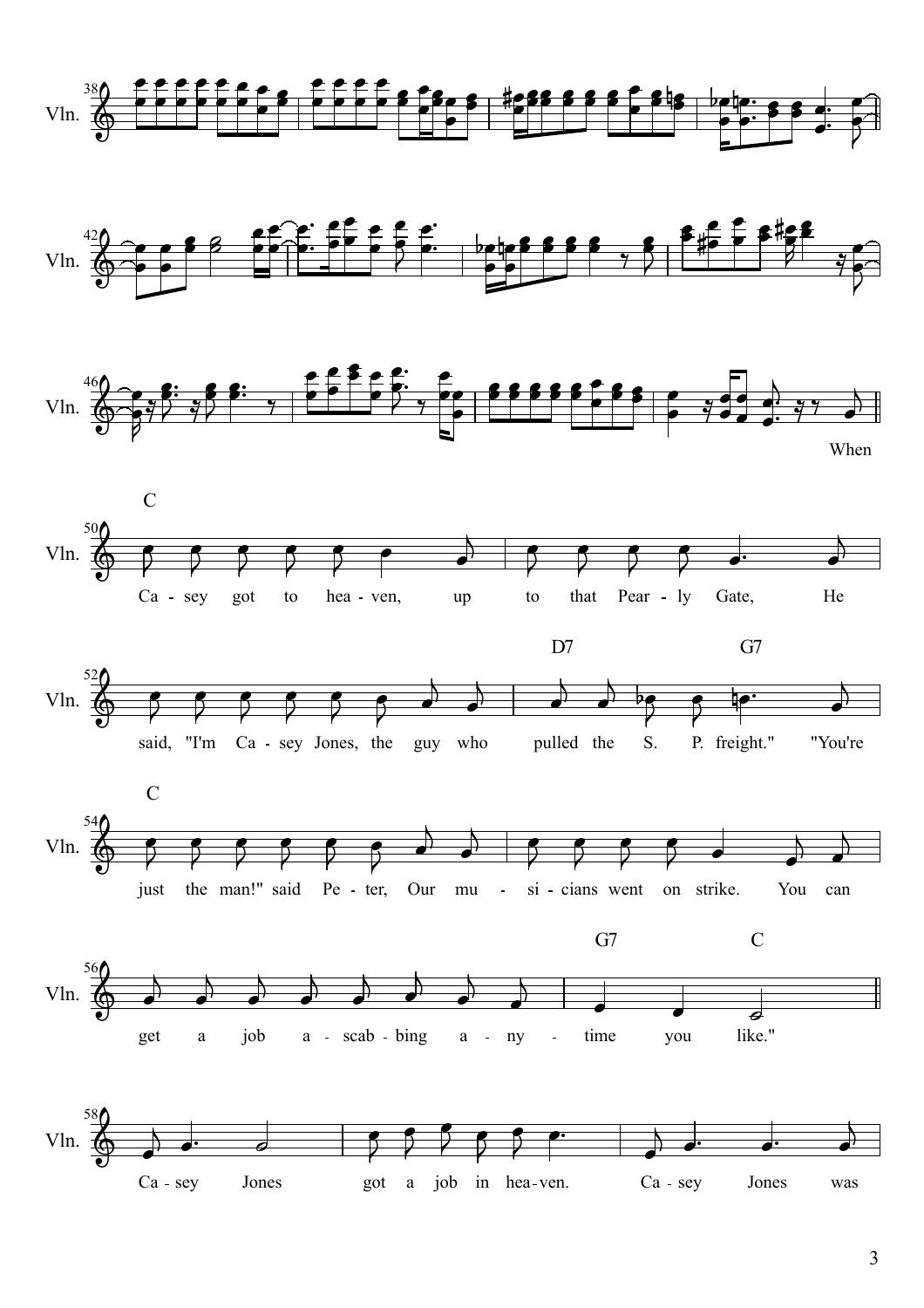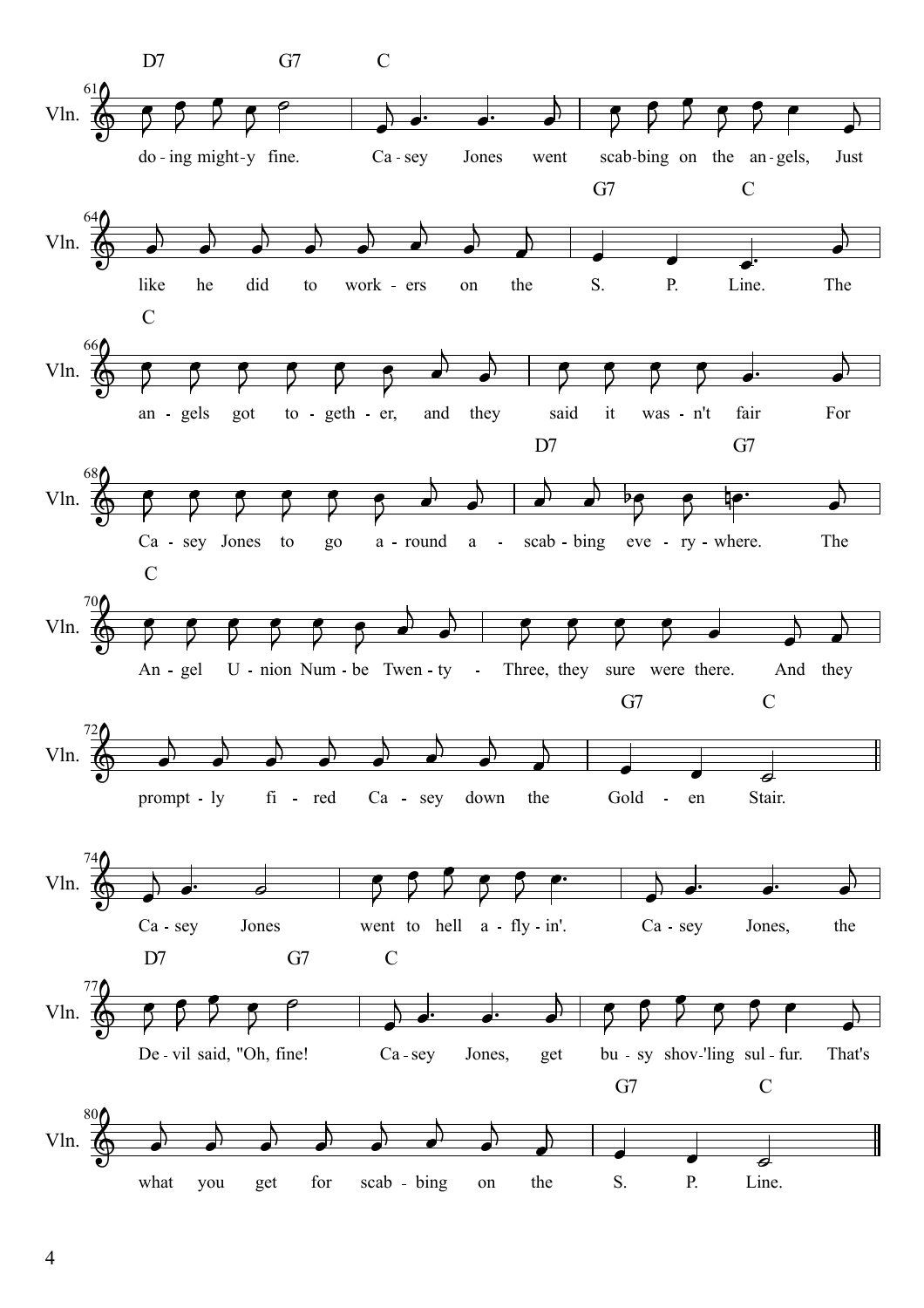





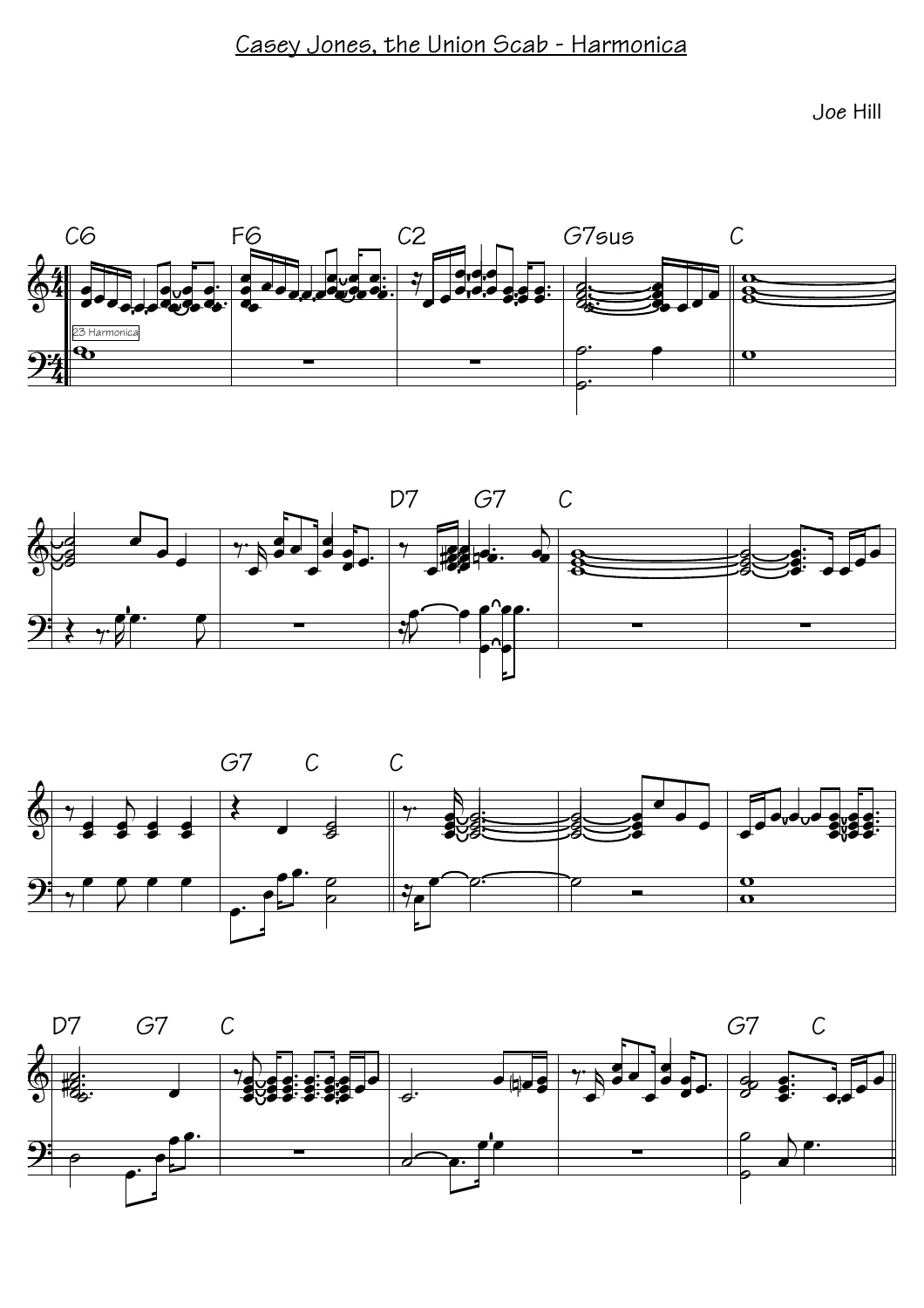









## Casey Jones, the Union Scab - Harmonica - Page 2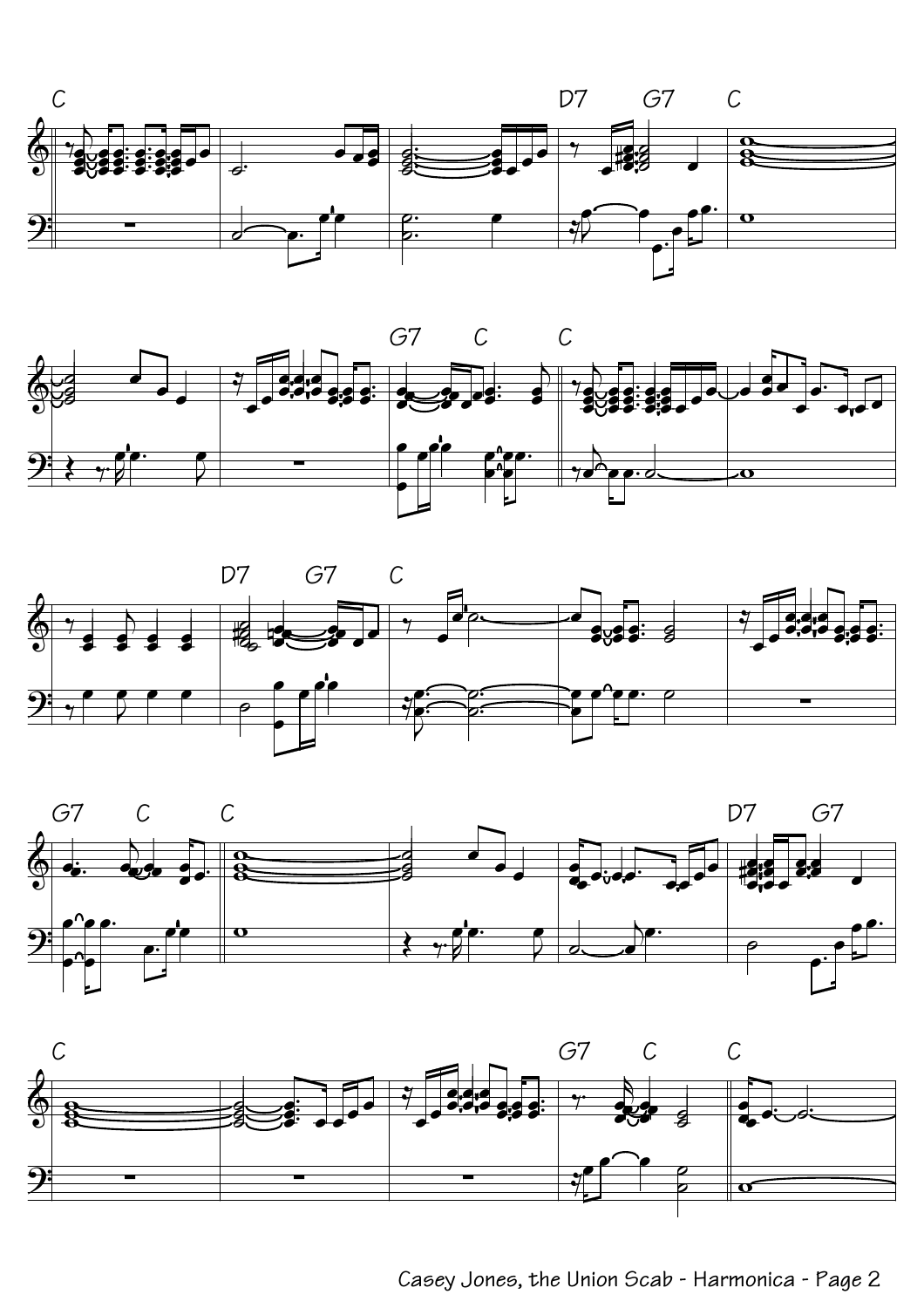









Casey Jones, the Union Scab - Harmonica - Page 3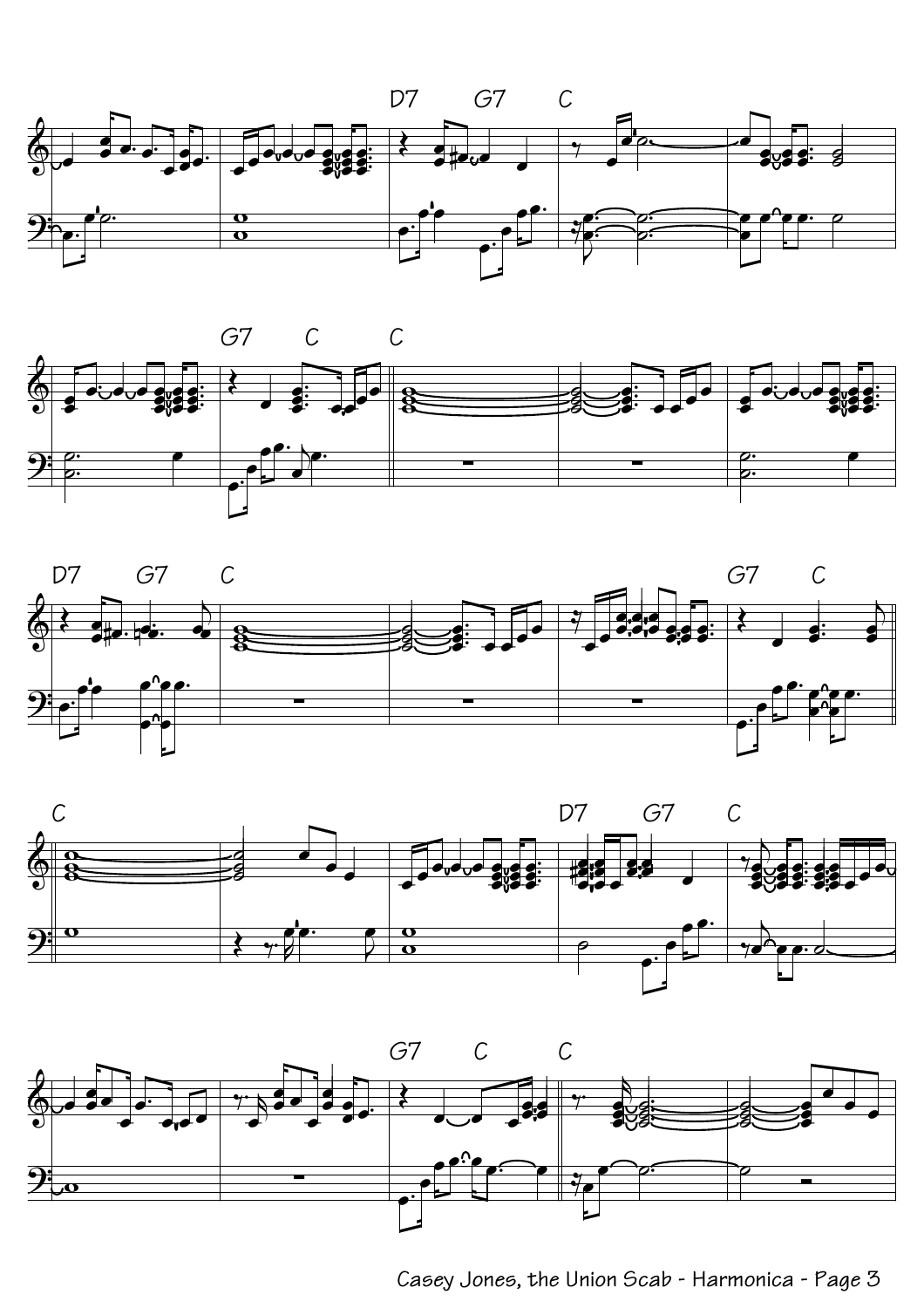





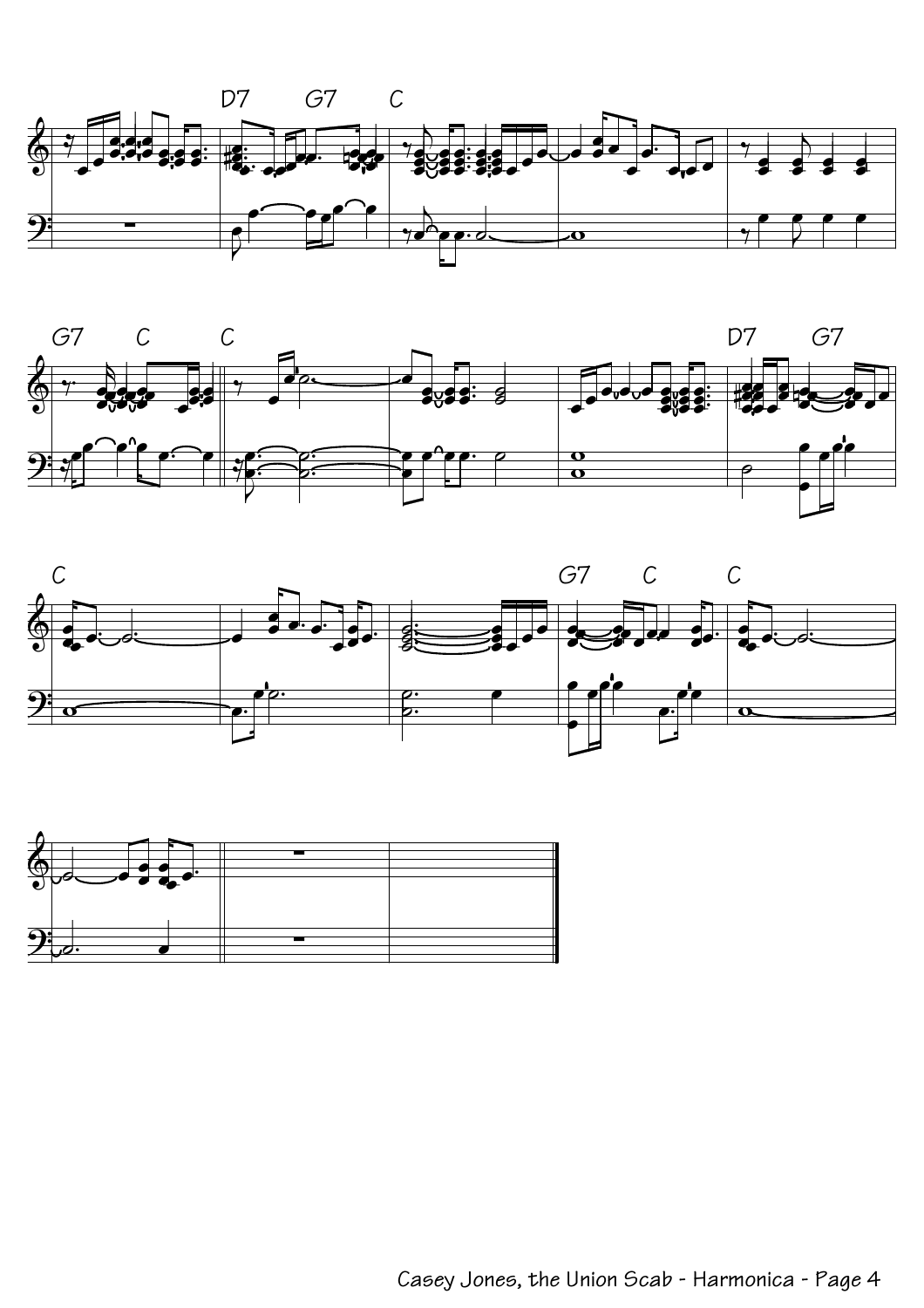## Casey Jones, the Union Scab - Banjo

















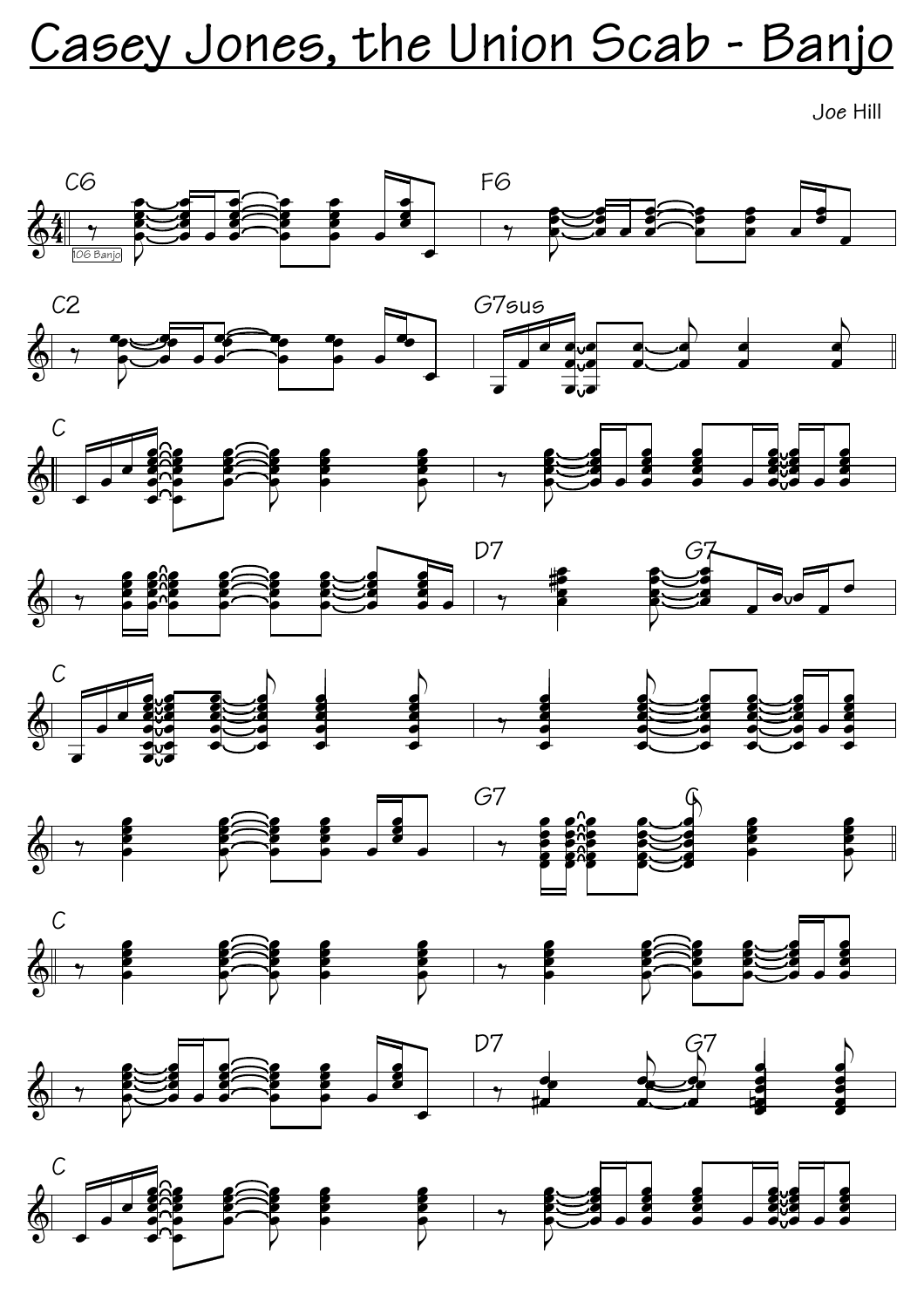



















Casey Jones, the Union Scab - Banjo - Page 2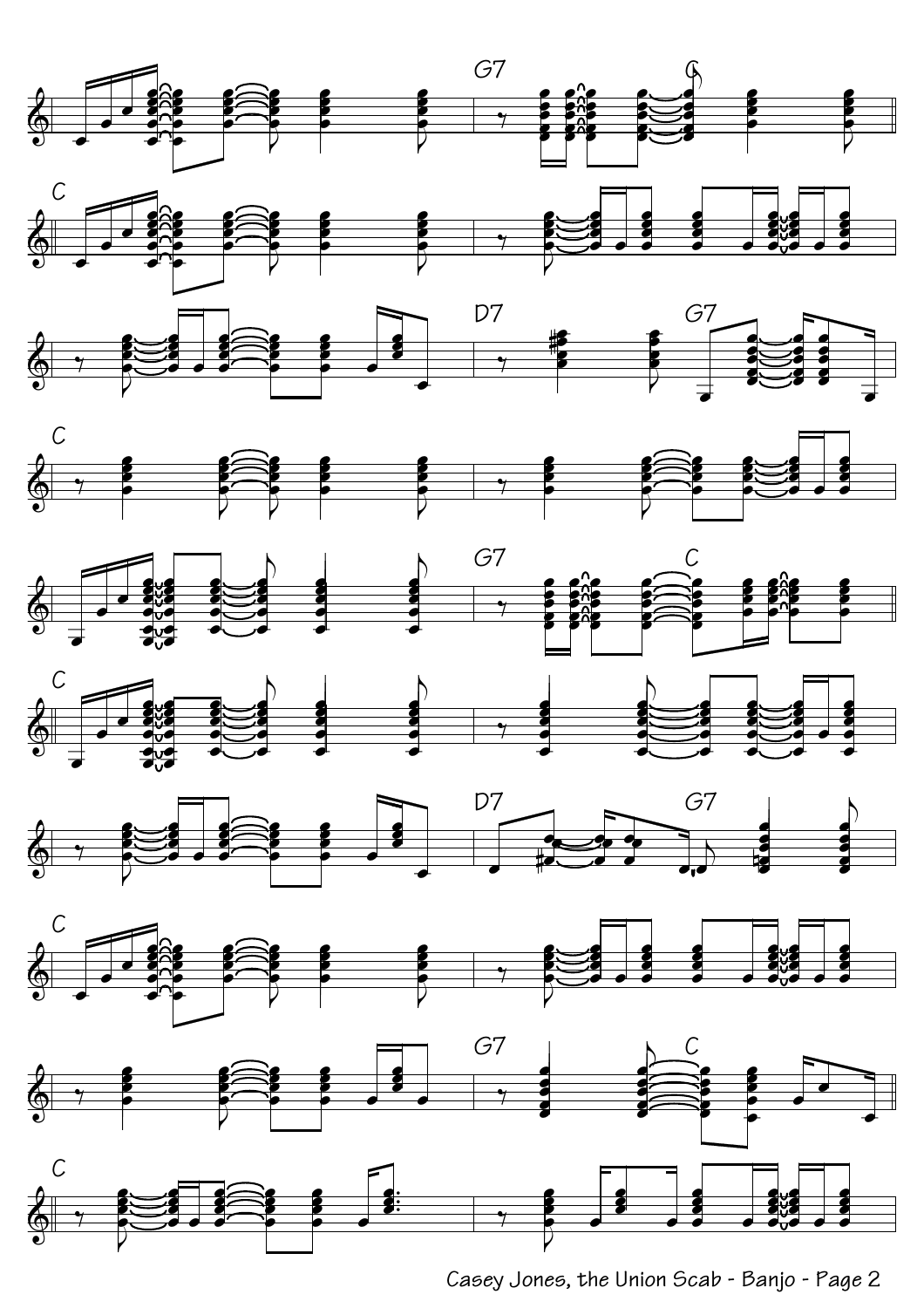



















Casey Jones, the Union Scab - Banjo - Page 3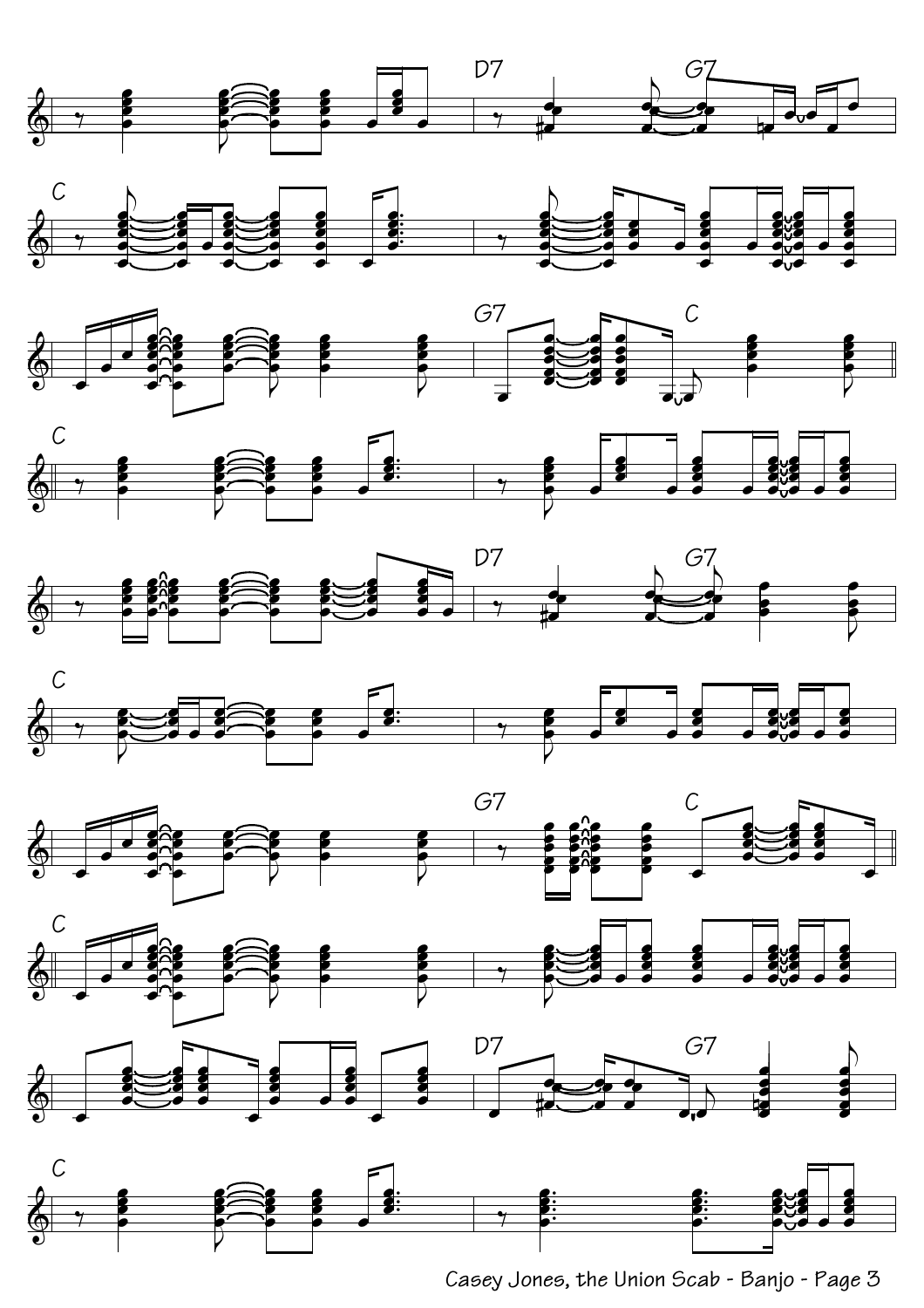















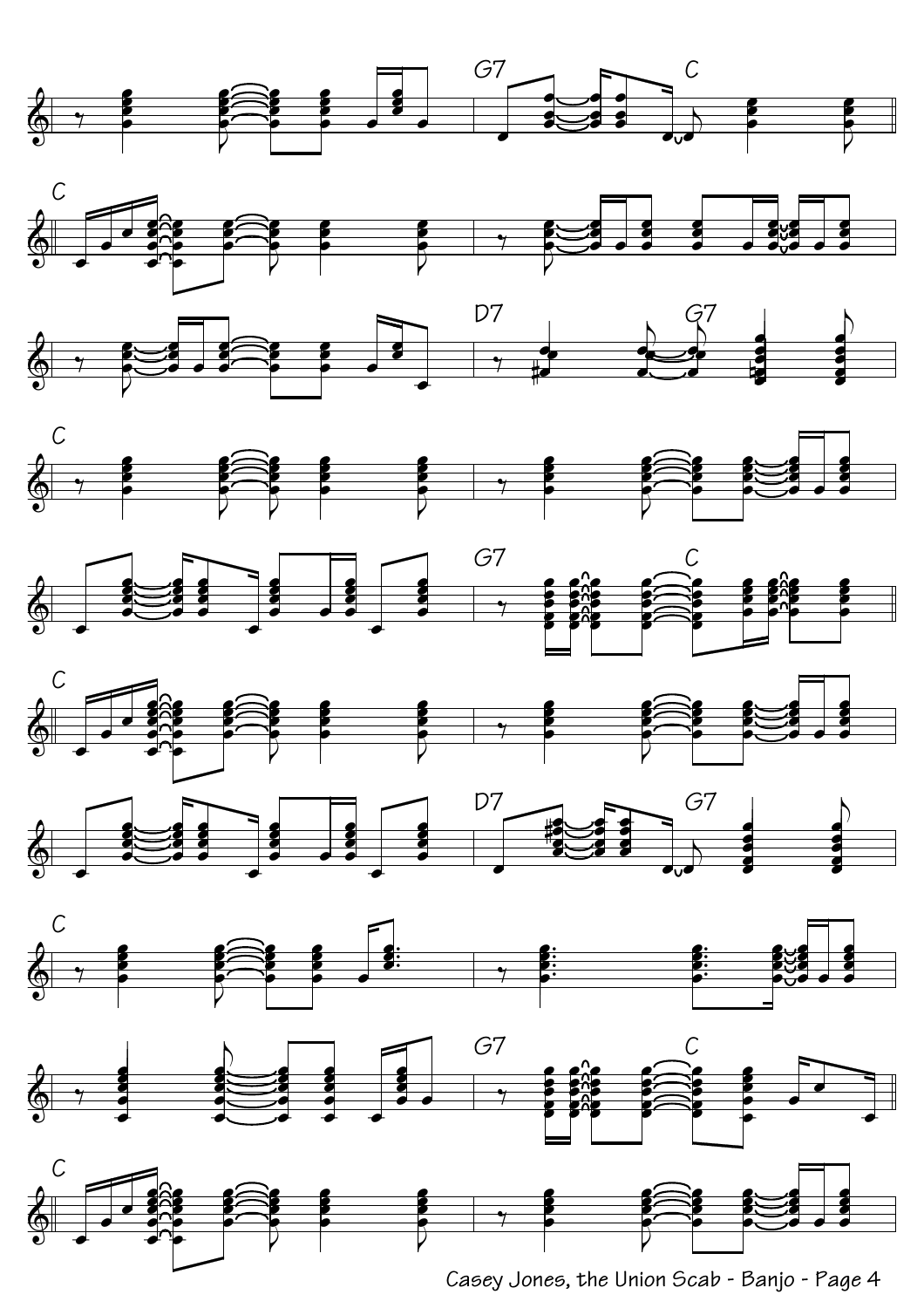







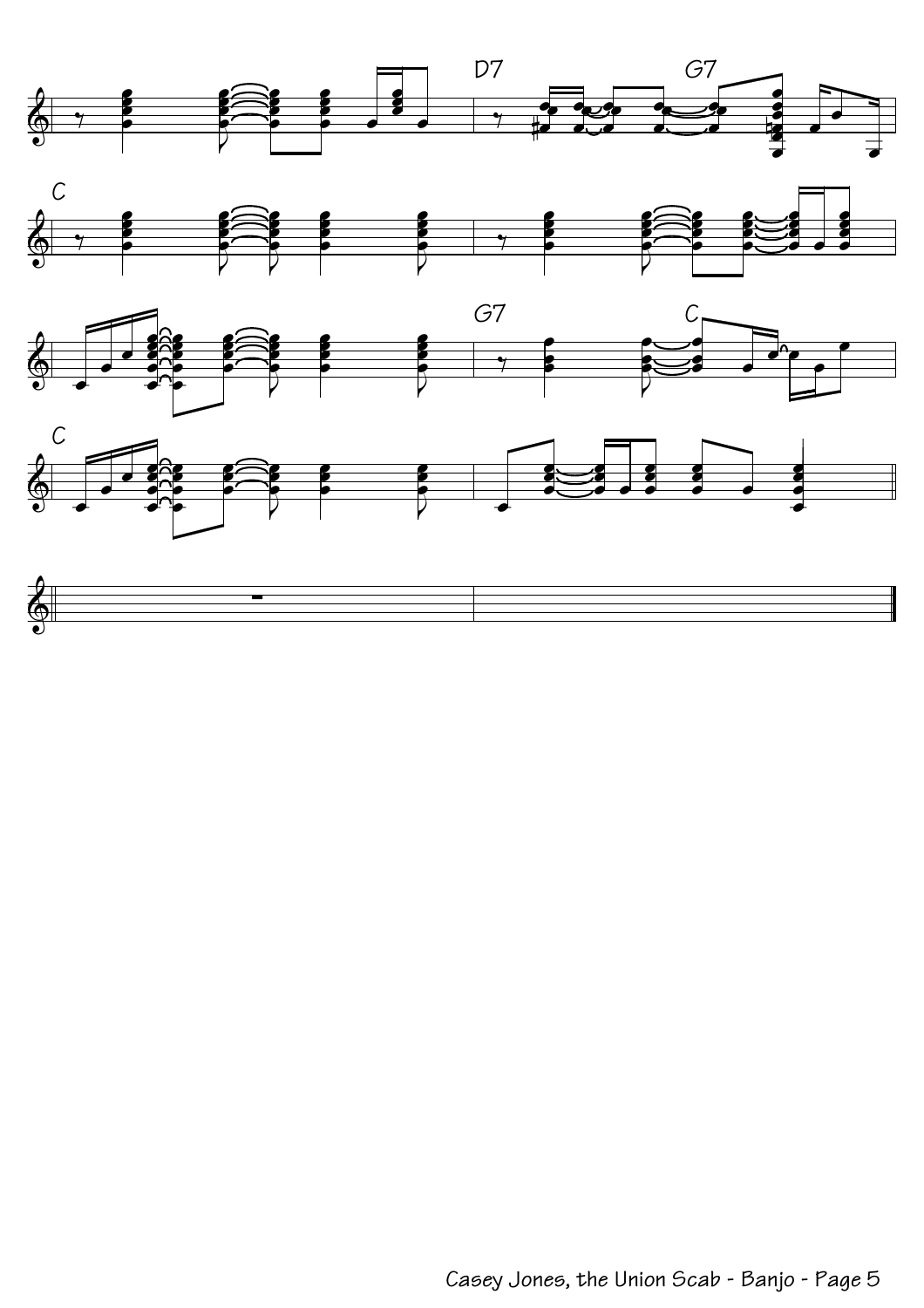## Casey Jones, the Union Scab - Acoustic String Bass